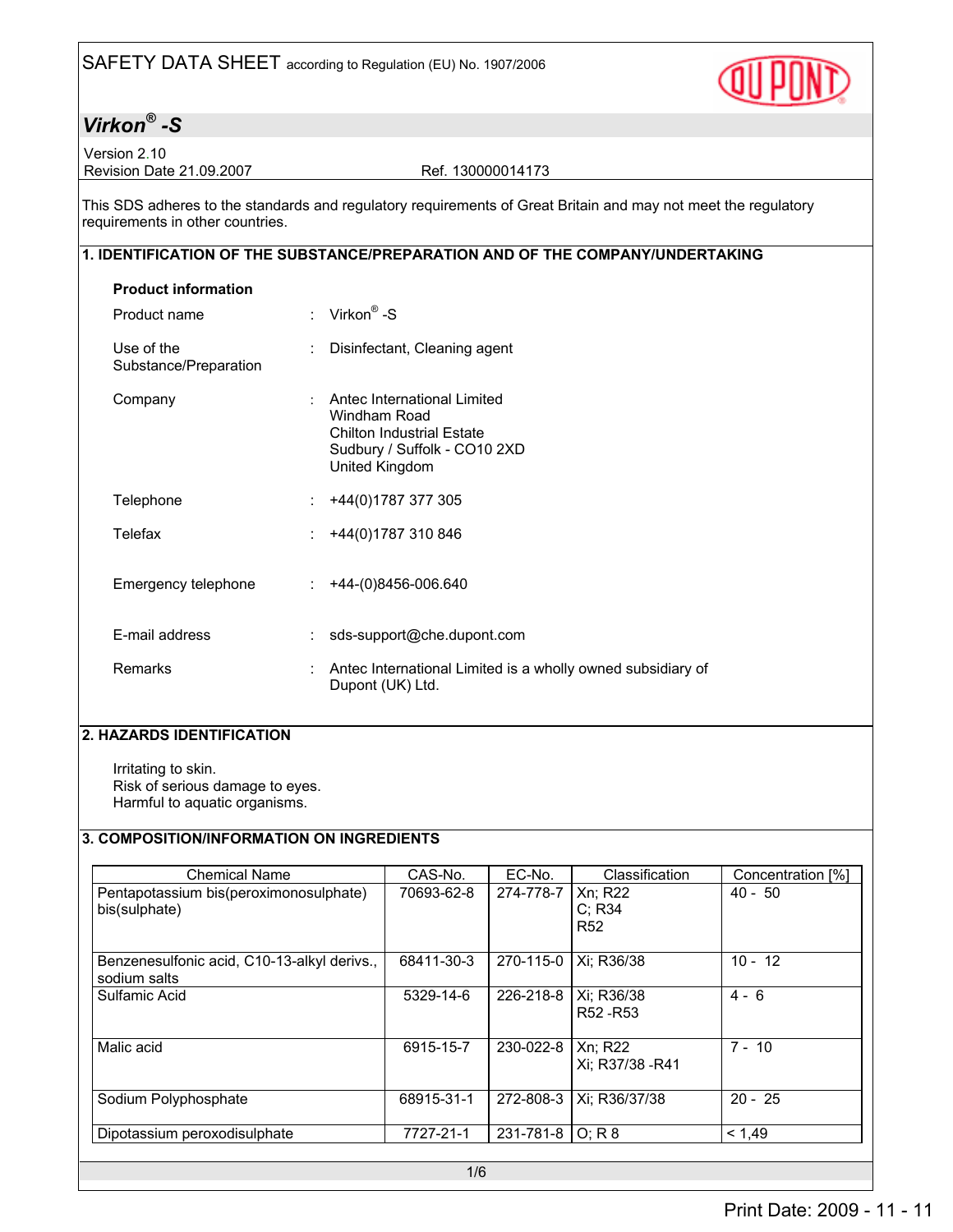

Version 2.10 Revision Date 21.09.2007 Ref. 130000014173

| For the full text of the R phrases mentioned in this Section, see Section 16.<br><b>4. FIRST AID MEASURES</b><br>General advice<br>Never give anything by mouth to an unconscious person. If a person vomits<br>when lying on his back, place him in the recovery position.<br>Inhalation<br>Remove from exposure, lie down. If victim has stopped breathing: Artificial<br>respiration and/or oxygen may be necessary. Consult a physician.<br>Skin contact<br>Wash off immediately with plenty of water. Consult a physician.<br>Remove contact lenses. Rinse immediately with plenty of water and seek<br>Eye contact<br>medical advice. Call a physician immediately.<br>Ingestion<br>Do NOT induce vomiting. If conscious, drink plenty of water. Call a physician<br>immediately.<br>Suitable extinguishing<br>Foam, Dry powder, Carbon dioxide (CO2),<br>media<br>Specific hazards during fire<br>Do not allow run-off from fire fighting to enter drains or water courses.<br>÷<br>fighting<br>Special protective<br>Wear self-contained breathing apparatus and protective suit.<br>equipment for fire-fighters<br>Further information<br>Use extinguishing measures that are appropriate to local circumstances and the<br>surrounding environment.<br><b>6. ACCIDENTAL RELEASE MEASURES</b><br>Personal precautions<br>Evacuate personnel to safe areas. Use personal protective equipment.<br>Environmental precautions<br>Try to prevent the material from entering drains or water courses.<br>÷<br>Methods for cleaning up<br>Sweep up and shovel into suitable containers for disposal. Avoid dust formation.<br>After cleaning, flush away traces with water.<br>Additional advice<br>Dispose of in accordance with local regulations. |                           |  | Xn; R22<br>Xi; R36/37/38<br>R42/43 |
|---------------------------------------------------------------------------------------------------------------------------------------------------------------------------------------------------------------------------------------------------------------------------------------------------------------------------------------------------------------------------------------------------------------------------------------------------------------------------------------------------------------------------------------------------------------------------------------------------------------------------------------------------------------------------------------------------------------------------------------------------------------------------------------------------------------------------------------------------------------------------------------------------------------------------------------------------------------------------------------------------------------------------------------------------------------------------------------------------------------------------------------------------------------------------------------------------------------------------------------------------------------------------------------------------------------------------------------------------------------------------------------------------------------------------------------------------------------------------------------------------------------------------------------------------------------------------------------------------------------------------------------------------------------------------------------------------------------------------------------------------------|---------------------------|--|------------------------------------|
|                                                                                                                                                                                                                                                                                                                                                                                                                                                                                                                                                                                                                                                                                                                                                                                                                                                                                                                                                                                                                                                                                                                                                                                                                                                                                                                                                                                                                                                                                                                                                                                                                                                                                                                                                         |                           |  |                                    |
|                                                                                                                                                                                                                                                                                                                                                                                                                                                                                                                                                                                                                                                                                                                                                                                                                                                                                                                                                                                                                                                                                                                                                                                                                                                                                                                                                                                                                                                                                                                                                                                                                                                                                                                                                         |                           |  |                                    |
|                                                                                                                                                                                                                                                                                                                                                                                                                                                                                                                                                                                                                                                                                                                                                                                                                                                                                                                                                                                                                                                                                                                                                                                                                                                                                                                                                                                                                                                                                                                                                                                                                                                                                                                                                         |                           |  |                                    |
|                                                                                                                                                                                                                                                                                                                                                                                                                                                                                                                                                                                                                                                                                                                                                                                                                                                                                                                                                                                                                                                                                                                                                                                                                                                                                                                                                                                                                                                                                                                                                                                                                                                                                                                                                         |                           |  |                                    |
|                                                                                                                                                                                                                                                                                                                                                                                                                                                                                                                                                                                                                                                                                                                                                                                                                                                                                                                                                                                                                                                                                                                                                                                                                                                                                                                                                                                                                                                                                                                                                                                                                                                                                                                                                         |                           |  |                                    |
|                                                                                                                                                                                                                                                                                                                                                                                                                                                                                                                                                                                                                                                                                                                                                                                                                                                                                                                                                                                                                                                                                                                                                                                                                                                                                                                                                                                                                                                                                                                                                                                                                                                                                                                                                         |                           |  |                                    |
|                                                                                                                                                                                                                                                                                                                                                                                                                                                                                                                                                                                                                                                                                                                                                                                                                                                                                                                                                                                                                                                                                                                                                                                                                                                                                                                                                                                                                                                                                                                                                                                                                                                                                                                                                         |                           |  |                                    |
|                                                                                                                                                                                                                                                                                                                                                                                                                                                                                                                                                                                                                                                                                                                                                                                                                                                                                                                                                                                                                                                                                                                                                                                                                                                                                                                                                                                                                                                                                                                                                                                                                                                                                                                                                         | 5. FIRE-FIGHTING MEASURES |  |                                    |
|                                                                                                                                                                                                                                                                                                                                                                                                                                                                                                                                                                                                                                                                                                                                                                                                                                                                                                                                                                                                                                                                                                                                                                                                                                                                                                                                                                                                                                                                                                                                                                                                                                                                                                                                                         |                           |  |                                    |
|                                                                                                                                                                                                                                                                                                                                                                                                                                                                                                                                                                                                                                                                                                                                                                                                                                                                                                                                                                                                                                                                                                                                                                                                                                                                                                                                                                                                                                                                                                                                                                                                                                                                                                                                                         |                           |  |                                    |
|                                                                                                                                                                                                                                                                                                                                                                                                                                                                                                                                                                                                                                                                                                                                                                                                                                                                                                                                                                                                                                                                                                                                                                                                                                                                                                                                                                                                                                                                                                                                                                                                                                                                                                                                                         |                           |  |                                    |
|                                                                                                                                                                                                                                                                                                                                                                                                                                                                                                                                                                                                                                                                                                                                                                                                                                                                                                                                                                                                                                                                                                                                                                                                                                                                                                                                                                                                                                                                                                                                                                                                                                                                                                                                                         |                           |  |                                    |
|                                                                                                                                                                                                                                                                                                                                                                                                                                                                                                                                                                                                                                                                                                                                                                                                                                                                                                                                                                                                                                                                                                                                                                                                                                                                                                                                                                                                                                                                                                                                                                                                                                                                                                                                                         |                           |  |                                    |
|                                                                                                                                                                                                                                                                                                                                                                                                                                                                                                                                                                                                                                                                                                                                                                                                                                                                                                                                                                                                                                                                                                                                                                                                                                                                                                                                                                                                                                                                                                                                                                                                                                                                                                                                                         |                           |  |                                    |
|                                                                                                                                                                                                                                                                                                                                                                                                                                                                                                                                                                                                                                                                                                                                                                                                                                                                                                                                                                                                                                                                                                                                                                                                                                                                                                                                                                                                                                                                                                                                                                                                                                                                                                                                                         |                           |  |                                    |
|                                                                                                                                                                                                                                                                                                                                                                                                                                                                                                                                                                                                                                                                                                                                                                                                                                                                                                                                                                                                                                                                                                                                                                                                                                                                                                                                                                                                                                                                                                                                                                                                                                                                                                                                                         |                           |  |                                    |
|                                                                                                                                                                                                                                                                                                                                                                                                                                                                                                                                                                                                                                                                                                                                                                                                                                                                                                                                                                                                                                                                                                                                                                                                                                                                                                                                                                                                                                                                                                                                                                                                                                                                                                                                                         |                           |  |                                    |
|                                                                                                                                                                                                                                                                                                                                                                                                                                                                                                                                                                                                                                                                                                                                                                                                                                                                                                                                                                                                                                                                                                                                                                                                                                                                                                                                                                                                                                                                                                                                                                                                                                                                                                                                                         | 7. HANDLING AND STORAGE   |  |                                    |
|                                                                                                                                                                                                                                                                                                                                                                                                                                                                                                                                                                                                                                                                                                                                                                                                                                                                                                                                                                                                                                                                                                                                                                                                                                                                                                                                                                                                                                                                                                                                                                                                                                                                                                                                                         | <b>Handling</b>           |  |                                    |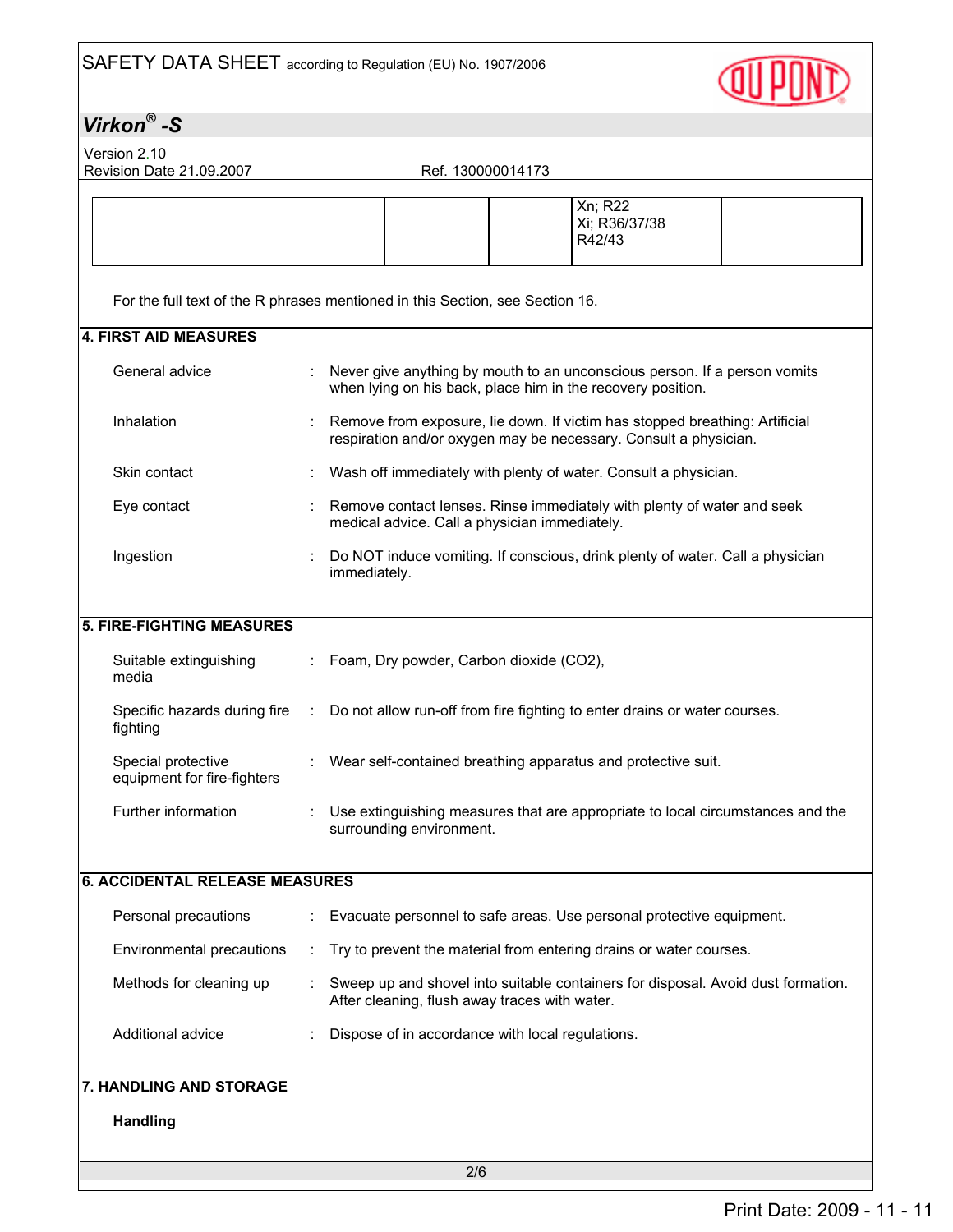

| Version 2.10<br><b>Revision Date 21.09.2007</b>  |   | Ref. 130000014173                                                                                                   |
|--------------------------------------------------|---|---------------------------------------------------------------------------------------------------------------------|
| Advice on safe handling                          |   | Avoid dust formation in confined areas. For personal protection see section 8.<br>Avoid contact with skin and eyes. |
| <b>Storage</b>                                   |   |                                                                                                                     |
| Requirements for storage<br>areas and containers |   | : Protect from contamination. Store in original container. Keep in a dry, cool<br>place.                            |
| Advice on common storage                         | ÷ | Keep away from: Combustible material                                                                                |
| Other data                                       |   | Stable under recommended storage conditions.                                                                        |

#### 8. EXPOSURE CONTROLS / PERSONAL PROTECTION

#### Components with workplace control parameters

| Components                         | CAS-No.   | <b>Type</b><br>Form of exposure | Control<br>parameters | Update | <b>Basis</b> |
|------------------------------------|-----------|---------------------------------|-----------------------|--------|--------------|
| Dust (total and<br>inhalable dust) |           | TWA<br>Inhalable dust.          | $10$ mg/m $3$         | 2005   | EH40 WEL     |
|                                    |           |                                 |                       |        |              |
|                                    |           | <b>TWA</b><br>Respirable dust.  | 4 mg/m $3$            | 2005   | EH40 WEL     |
|                                    |           |                                 |                       |        |              |
| Dipotassium<br>peroxodisulphate    | 7727-21-1 | <b>TWA</b>                      | 1 mg/m3               | 2002   | EH40 OES     |
|                                    |           |                                 |                       |        |              |

#### Engineering measures

Provide local exhaust ventilation when handling material in bulk.

#### Personal protective equipment

| Respiratory protection   | When workers are facing concentrations above the exposure limit they must use<br>appropriate certified respirators.            |
|--------------------------|--------------------------------------------------------------------------------------------------------------------------------|
| Hand protection          | Rubber gloves                                                                                                                  |
| Eye protection           | Tightly fitting safety goggles                                                                                                 |
| Skin and body protection | Wear as appropriate: Apron Boots Remove and wash contaminated clothing<br>before re-use.                                       |
| Hygiene measures         | Wash hands before breaks and immediately after handling the product. Regular<br>cleaning of equipment, work area and clothing. |

### 9. PHYSICAL AND CHEMICAL PROPERTIES

| Form   | : powder, |
|--------|-----------|
| Colour | $:$ pink, |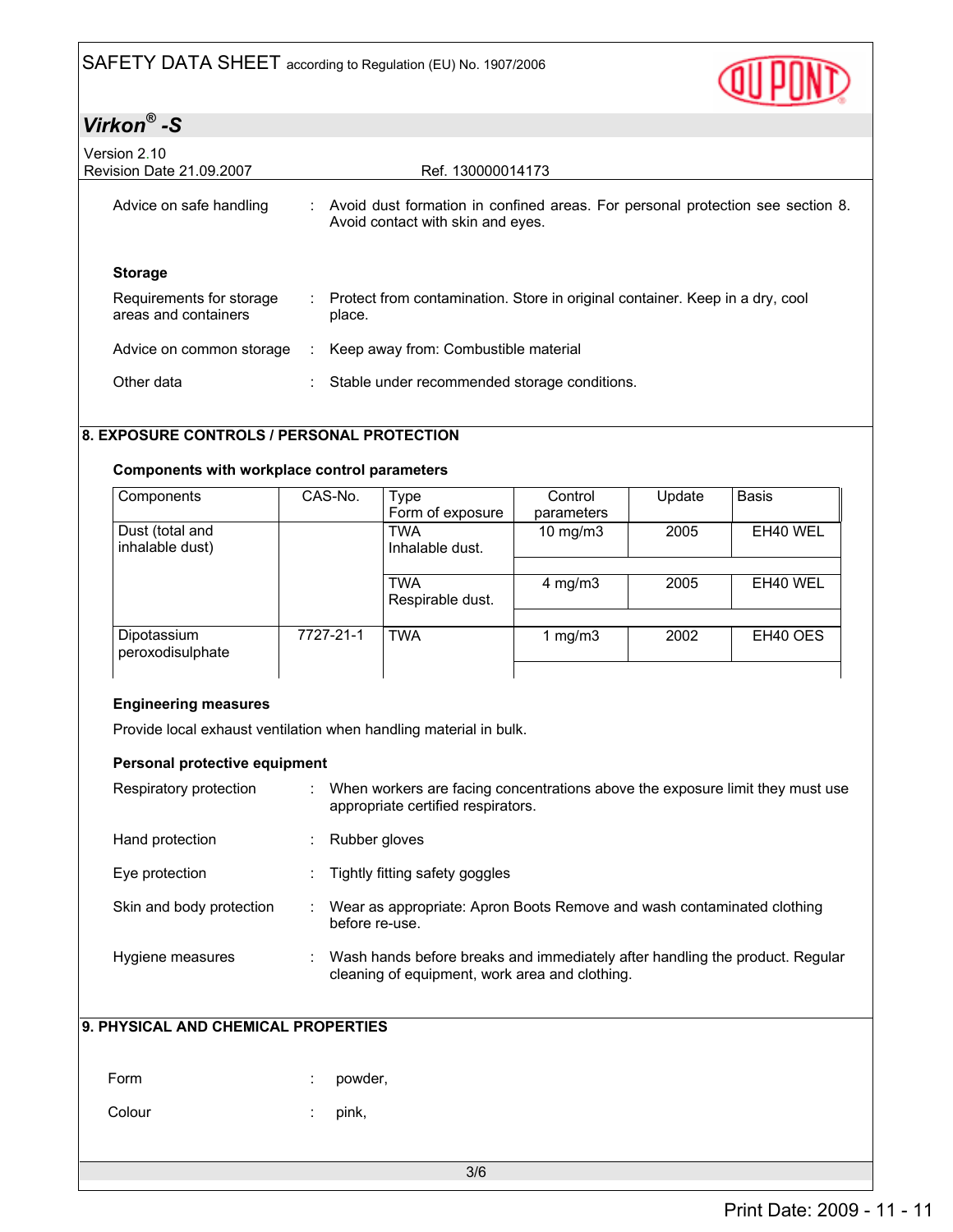

| Version 2.10<br>Revision Date 21.09.2007                                                  | Ref. 130000014173                                                                           |
|-------------------------------------------------------------------------------------------|---------------------------------------------------------------------------------------------|
| Odour                                                                                     | pleasant, sweet,                                                                            |
| pH                                                                                        | $: 2,4 - 2,7$                                                                               |
| Flash point                                                                               | does not flash                                                                              |
| Relative density                                                                          | 1,07<br>$\mathcal{L}^{\mathcal{L}}$                                                         |
| Water solubility                                                                          | : 65 g/l at 20 $^{\circ}$ C                                                                 |
| <b>10. STABILITY AND REACTIVITY</b>                                                       |                                                                                             |
| Conditions to avoid                                                                       | : Exposure to moisture.                                                                     |
| Materials to avoid                                                                        | : Strong bases, Combustible material                                                        |
| Hazardous decomposition<br>products                                                       | : Sulphur dioxide, Chlorine                                                                 |
| <b>11. TOXICOLOGICAL INFORMATION</b>                                                      |                                                                                             |
| Acute oral toxicity                                                                       | : LD50/rat: 4 123 mg/kgMethod: OECD Test Guideline 401                                      |
| Acute oral toxicity<br>· Pentapotassium<br>bis(peroximonosulphate)                        | : LD50/rat: 200 - 2000 mg/kg                                                                |
| bis(sulphate)<br>· Dipotassium<br>peroxodisulphate                                        | : LD50/rat: 1 100 mg/kg                                                                     |
| Acute inhalation toxicity                                                                 | : LC50/4 h / rat : 3,7 mg/l<br>Method: aerosol                                              |
| Acute inhalation toxicity<br>· Pentapotassium<br>bis(peroximonosulphate)<br>bis(sulphate) | : LC50/4 h/rat : $>$ 5 mg/l                                                                 |
| Acute dermal toxicity                                                                     | : LD50/ rabbit 2 200 mg/kg                                                                  |
| Acute dermal toxicity<br>• Pentapotassium<br>bis(peroximonosulphate)                      | : LD50/ $rat:$ > 2 000 mg/kg                                                                |
| bis(sulphate)<br>· Dipotassium                                                            | LD50/ rabbit : > 10 000 mg/kg                                                               |
| peroxodisulphate<br>Skin irritation                                                       | Method: OECD Test Guideline 404 Moderate skin irritation                                    |
| Eye irritation                                                                            | Risk of serious damage to eyes.                                                             |
| Sensitisation                                                                             | Buehler Test guinea pig Result: Animal test did not cause sensitization by skin<br>contact. |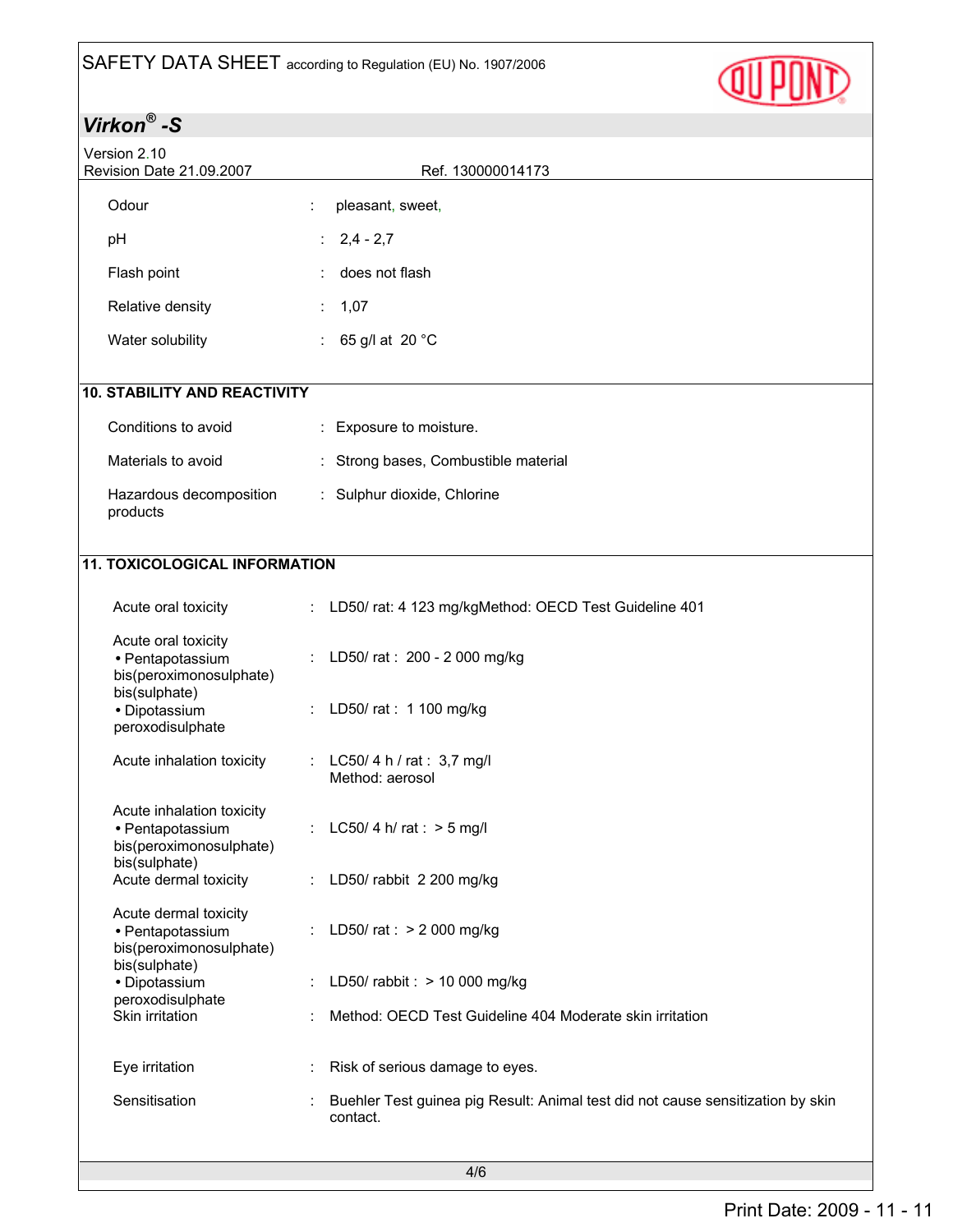

| Virkon $^{\circledR}$ -S                                                         |                                                     |                                                                                                                                                                                                                                                                          |  |  |
|----------------------------------------------------------------------------------|-----------------------------------------------------|--------------------------------------------------------------------------------------------------------------------------------------------------------------------------------------------------------------------------------------------------------------------------|--|--|
| Version 2.10<br>Revision Date 21.09.2007<br>Ref. 130000014173                    |                                                     |                                                                                                                                                                                                                                                                          |  |  |
|                                                                                  | sensitization by skin contact.                      | Maximisation Test (GPMT) guinea pig Result: Animal test did not cause                                                                                                                                                                                                    |  |  |
| <b>12. ECOLOGICAL INFORMATION</b>                                                |                                                     |                                                                                                                                                                                                                                                                          |  |  |
| Elimination information (persistence and degradability)                          |                                                     |                                                                                                                                                                                                                                                                          |  |  |
| Biodegradability<br>÷.                                                           | Expected to be biodegradable.                       |                                                                                                                                                                                                                                                                          |  |  |
| Toxicity to fish<br>· Pentapotassium<br>bis(peroximonosulphate)<br>bis(sulphate) |                                                     | LC50 / 96 h/ Oncorhynchus mykiss (rainbow trout) : 53 mg/l                                                                                                                                                                                                               |  |  |
| Aquatic toxicity<br>· Pentapotassium<br>bis(peroximonosulphate)<br>bis(sulphate) | / EC50/ 48 h/ Daphnia: 3,5 mg/l                     |                                                                                                                                                                                                                                                                          |  |  |
| <b>13. DISPOSAL CONSIDERATIONS</b>                                               |                                                     |                                                                                                                                                                                                                                                                          |  |  |
| Product                                                                          |                                                     | Dispose of as special waste in compliance with local and national regulations.<br>The product should not be allowed to enter drains, water courses or the soil.                                                                                                          |  |  |
| Contaminated packaging                                                           |                                                     | If recycling is not practicable, dispose of in compliance with local regulations.                                                                                                                                                                                        |  |  |
| <b>14. TRANSPORT INFORMATION</b>                                                 |                                                     |                                                                                                                                                                                                                                                                          |  |  |
| Further information                                                              |                                                     | Not classified as dangerous in the meaning of transport regulations.                                                                                                                                                                                                     |  |  |
| <b>15. REGULATORY INFORMATION</b>                                                |                                                     |                                                                                                                                                                                                                                                                          |  |  |
| Labelling according to EC Directives                                             |                                                     |                                                                                                                                                                                                                                                                          |  |  |
| Symbol(s)<br>t.                                                                  | Xi                                                  | Irritant                                                                                                                                                                                                                                                                 |  |  |
| R-phrase(s)                                                                      | R38<br>R41<br><b>R52</b>                            | Irritating to skin.<br>Risk of serious damage to eyes.<br>Harmful to aquatic organisms.                                                                                                                                                                                  |  |  |
| S-phrase(s)                                                                      | S <sub>2</sub><br>S22<br>S24/25<br>S26<br>S36/37/39 | Keep out of reach of children.<br>Do not breathe dust.<br>Avoid contact with skin and eyes.<br>In case of contact with eyes, rinse immediately with plenty of<br>water and seek medical advice.<br>Wear suitable protective clothing, gloves and eye/face<br>protection. |  |  |
|                                                                                  |                                                     | 5/6                                                                                                                                                                                                                                                                      |  |  |